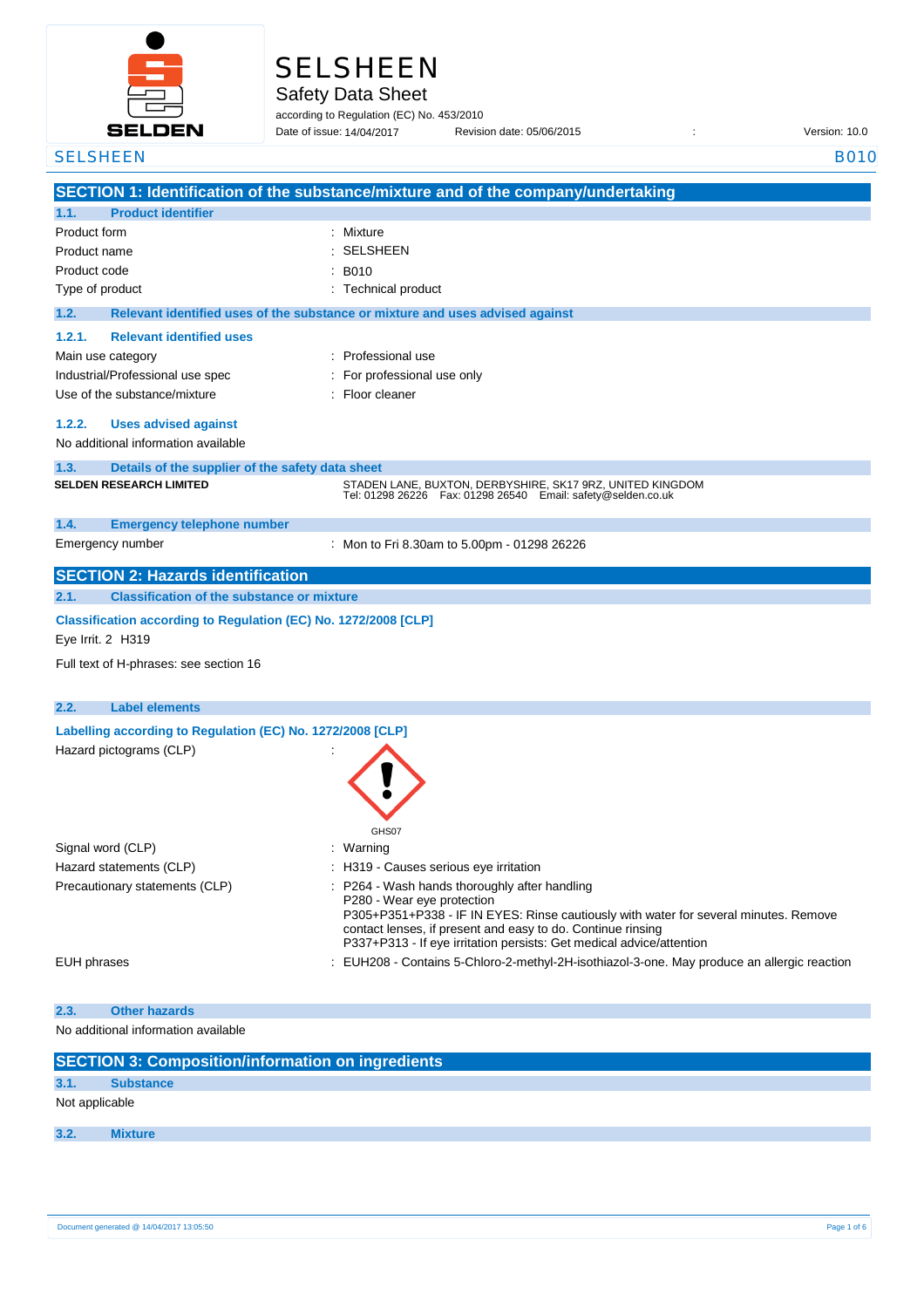# SELSHEEN B010

### Safety Data Sheet

according to Regulation (EC) No. 453/2010

| <b>Name</b>                                                             | <b>Product identifier</b>                                                    | $\frac{9}{6}$ | <b>Classification according to</b><br>Directive 67/548/EEC | <b>Classification according to</b><br><b>Regulation (EC) No.</b><br>1272/2008 [CLP] |
|-------------------------------------------------------------------------|------------------------------------------------------------------------------|---------------|------------------------------------------------------------|-------------------------------------------------------------------------------------|
| Alkyl, C10-16, polyglucoside                                            | (CAS No) 110615-47-9<br>(EC no) 600-975-8<br>(REACH-no) 01-<br>2119489418-23 | $1 - 5$       | Xi: R41<br>Xi: R38                                         | Skin Irrit. 2. H315<br>Eye Dam. 1, H318                                             |
| Oxirane, 2-methyl-, polymer with oxirane,<br>mono(2-propylheptyl) ether | (CAS No) Polymer DT03                                                        | $1 - 5$       | Xn: R22<br>Xi: R41                                         | Acute Tox. 4 (Oral), H302<br>Eye Dam. 1, H318                                       |

Full text of R- and H-phrases: see section 16

| <b>SECTION 4: First aid measures</b>                |                                                                                                                                                                                               |
|-----------------------------------------------------|-----------------------------------------------------------------------------------------------------------------------------------------------------------------------------------------------|
| <b>Description of first aid measures</b><br>4.1.    |                                                                                                                                                                                               |
| First-aid measures general                          | : Get medical advice/attention if you feel unwell.                                                                                                                                            |
| First-aid measures after inhalation                 | Remove person to fresh air and keep comfortable for breathing.                                                                                                                                |
| First-aid measures after skin contact               | Wash with plenty of soap and water.                                                                                                                                                           |
| First-aid measures after eye contact                | IF IN EYES: Rinse cautiously with water for several minutes. Remove contact lenses, if present<br>and easy to do. Continue rinsing. If eye irritation persists: Get medical advice/attention. |
| First-aid measures after ingestion                  | : Give nothing or a little water to drink. Get medical advice/attention if you feel unwell.                                                                                                   |
| 4.2.                                                | Most important symptoms and effects, both acute and delayed                                                                                                                                   |
| Symptoms/injuries after inhalation                  | : May cause respiratory irritation.                                                                                                                                                           |
| Symptoms/injuries after skin contact                | Repeated exposure may cause skin dryness or cracking.                                                                                                                                         |
| Symptoms/injuries after eye contact                 | : Causes eye irritation.                                                                                                                                                                      |
| Symptoms/injuries after ingestion                   | : May cause a light irritation of the linings of the mouth, throat, and gastrointestinal tract.                                                                                               |
| 4.3.                                                | Indication of any immediate medical attention and special treatment needed                                                                                                                    |
| Treat symptomatically.                              |                                                                                                                                                                                               |
| <b>SECTION 5: Firefighting measures</b>             |                                                                                                                                                                                               |
| 5.1.<br><b>Extinguishing media</b>                  |                                                                                                                                                                                               |
| Suitable extinguishing media                        | : Carbon dioxide. Dry powder. Foam.                                                                                                                                                           |
| 5.2.                                                | Special hazards arising from the substance or mixture                                                                                                                                         |
| No additional information available                 |                                                                                                                                                                                               |
| 5.3.<br><b>Advice for firefighters</b>              |                                                                                                                                                                                               |
| No additional information available                 |                                                                                                                                                                                               |
| <b>SECTION 6: Accidental release measures</b>       |                                                                                                                                                                                               |
|                                                     |                                                                                                                                                                                               |
| 6.1.                                                | Personal precautions, protective equipment and emergency procedures                                                                                                                           |
| 6.1.1.<br>For non-emergency personnel               |                                                                                                                                                                                               |
| Emergency procedures                                | : Evacuate unnecessary personnel.                                                                                                                                                             |
|                                                     |                                                                                                                                                                                               |
| 6.1.2.<br>For emergency responders                  |                                                                                                                                                                                               |
| Protective equipment                                | : Use personal protective equipment as required.                                                                                                                                              |
| 6.2.<br><b>Environmental precautions</b>            |                                                                                                                                                                                               |
| Avoid release to the environment.                   |                                                                                                                                                                                               |
| 6.3.                                                | Methods and material for containment and cleaning up                                                                                                                                          |
| For containment                                     | : Collect spillage.                                                                                                                                                                           |
| Methods for cleaning up                             | : Soak up spills with inert solids, such as clay or diatomaceous earth as soon as possible.                                                                                                   |
| <b>Reference to other sections</b><br>6.4.          |                                                                                                                                                                                               |
|                                                     | For further information refer to section 8: "Exposure controls/personal protection". For further information refer to section 13.                                                             |
| <b>SECTION 7: Handling and storage</b>              |                                                                                                                                                                                               |
| <b>Precautions for safe handling</b><br>7.1.        |                                                                                                                                                                                               |
| Precautions for safe handling                       | : Avoid contact with eyes.                                                                                                                                                                    |
| Hygiene measures                                    | : Do not eat, drink or smoke when using this product.                                                                                                                                         |
| 7.2.                                                | Conditions for safe storage, including any incompatibilities                                                                                                                                  |
| Technical measures                                  | : Does not require any specific or particular technical measures.                                                                                                                             |
| Storage conditions                                  | Keep container closed when not in use.                                                                                                                                                        |
| Incompatible products<br>Special rules on packaging | Oxidizing agent. Strong acids. Strong bases.<br>Keep only in original container.                                                                                                              |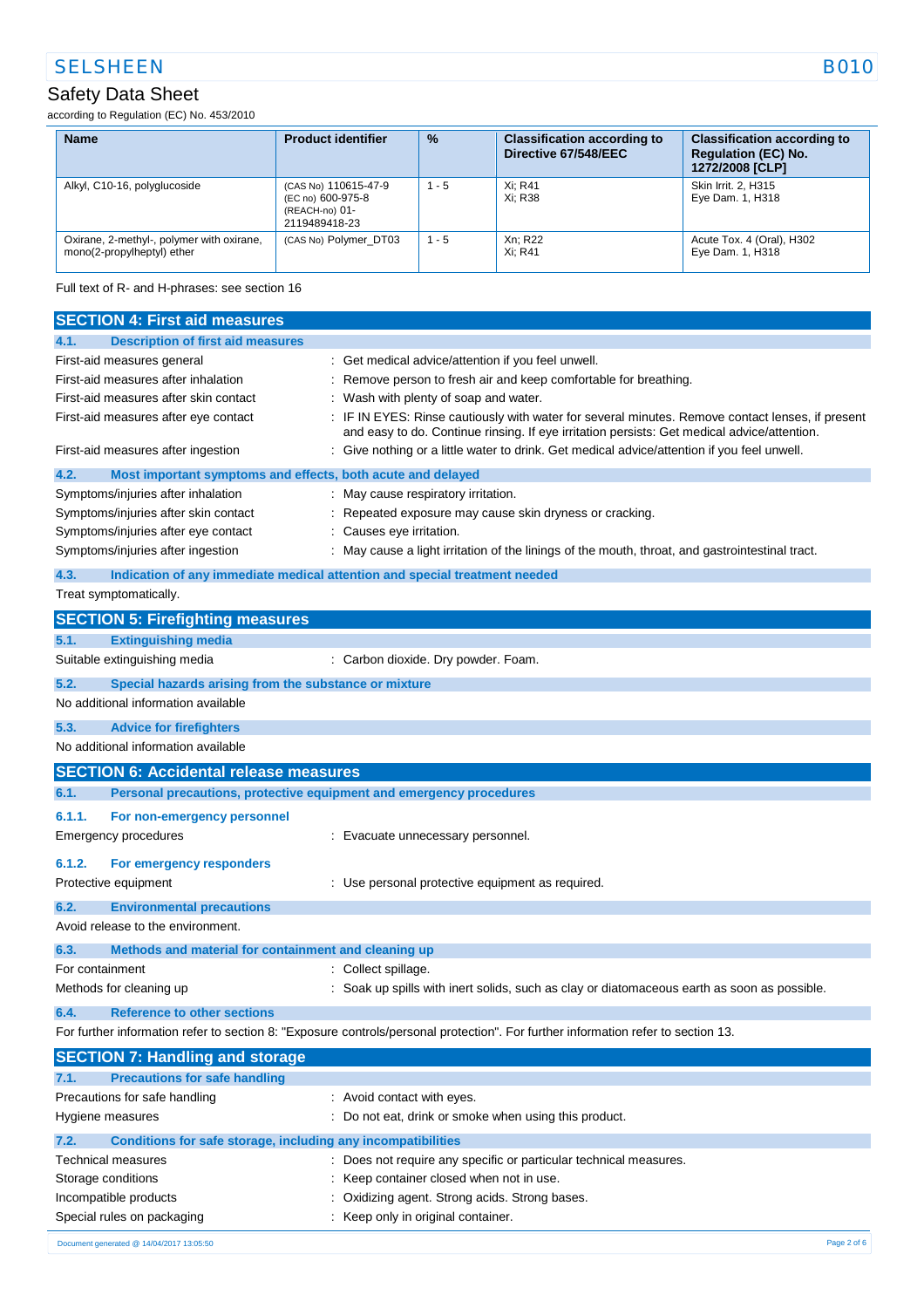# SELSHEEN B010

# Safety Data Sheet

according to Regulation (EC) No. 453/2010

### **7.3. Specific end use(s)**

No additional information available

### **SECTION 8: Exposure controls/personal protection**

**SECTION 9: Physical and chemical properties**

#### **8.1. Control parameters** No additional information available

| 8.2.           | <b>Exposure controls</b>          |                                                        |  |
|----------------|-----------------------------------|--------------------------------------------------------|--|
|                | Materials for protective clothing | : Not required for normal conditions of use            |  |
|                | Hand protection                   | : In case of repeated or prolonged contact wear gloves |  |
| Eye protection |                                   | Safety glasses                                         |  |
|                | Skin and body protection          | : Not required for normal conditions of use            |  |
|                | Respiratory protection            | : Not required for normal conditions of use            |  |
|                |                                   |                                                        |  |



| 9.1.<br>Information on basic physical and chemical properties |                             |             |
|---------------------------------------------------------------|-----------------------------|-------------|
| Physical state                                                | : Liquid                    |             |
| Appearance                                                    | Mobile liquid.              |             |
| Colour                                                        | pink.<br>÷                  |             |
| Odour                                                         | Floral.                     |             |
| Odour threshold                                               | No data available           |             |
| рH                                                            | 8.4<br>$\ddot{\phantom{a}}$ |             |
| Relative evaporation rate (butylacetate=1)                    | No data available           |             |
| Melting point                                                 | No data available           |             |
| Freezing point                                                | No data available           |             |
| Boiling point                                                 | No data available           |             |
| Flash point                                                   | No data available           |             |
| Auto-ignition temperature                                     | No data available           |             |
| Decomposition temperature                                     | No data available           |             |
| Flammability (solid, gas)                                     | No data available           |             |
| Vapour pressure                                               | No data available           |             |
| Relative vapour density at 20 °C                              | No data available           |             |
| Relative density                                              | $\blacksquare$<br>1.01      |             |
| Solubility                                                    | No data available           |             |
| Log Pow                                                       | No data available           |             |
| Viscosity, kinematic                                          | No data available           |             |
| Viscosity, dynamic                                            | No data available           |             |
| Explosive properties                                          | No data available           |             |
| Oxidising properties                                          | No data available           |             |
| Explosive limits                                              | No data available           |             |
| <b>Other information</b><br>9.2.                              |                             |             |
| No additional information available                           |                             |             |
| <b>SECTION 10: Stability and reactivity</b>                   |                             |             |
| 10.1.<br><b>Reactivity</b>                                    |                             |             |
| No additional information available                           |                             |             |
| 10.2.<br><b>Chemical stability</b>                            |                             |             |
| Stable under normal conditions.                               |                             |             |
| <b>Possibility of hazardous reactions</b><br>10.3.            |                             |             |
| No additional information available                           |                             |             |
|                                                               |                             |             |
| Document generated @ 14/04/2017 13:05:50                      |                             | Page 3 of 6 |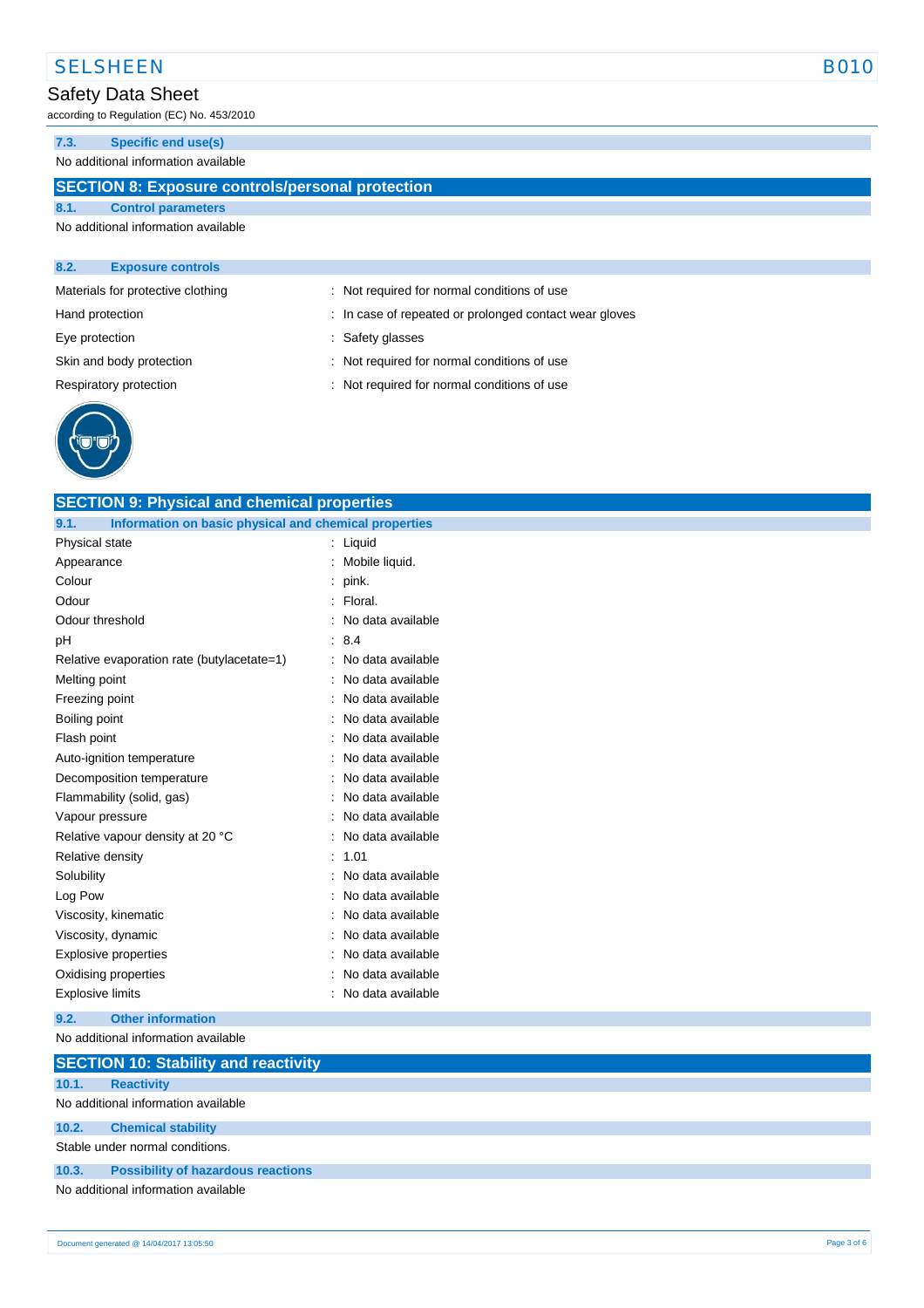|       | <b>SELSHEEN</b>                           | <b>B010</b> |
|-------|-------------------------------------------|-------------|
|       | Safety Data Sheet                         |             |
|       | according to Regulation (EC) No. 453/2010 |             |
| 10.4. | <b>Conditions to avoid</b>                |             |
|       | No additional information available       |             |
| 10.5. | Incompatible materials                    |             |
|       | No additional information available       |             |
| 10.6. | <b>Hazardous decomposition products</b>   |             |
|       |                                           |             |

No additional information available

| <b>SECTION 11: Toxicological information</b>          |                                             |  |
|-------------------------------------------------------|---------------------------------------------|--|
| Information on toxicological effects<br>11.1.         |                                             |  |
| Acute toxicity                                        | : Not classified                            |  |
| Skin corrosion/irritation                             | : Not classified<br>pH: 8.4                 |  |
| Serious eye damage/irritation                         | : Causes serious eye irritation.<br>pH: 8.4 |  |
| Respiratory or skin sensitisation                     | : Not classified                            |  |
| Germ cell mutagenicity                                | : Not classified                            |  |
| Carcinogenicity                                       | : Not classified                            |  |
| Reproductive toxicity                                 | : Not classified                            |  |
| Specific target organ toxicity (single exposure)      | : Not classified                            |  |
| Specific target organ toxicity (repeated<br>exposure) | : Not classified                            |  |
| Aspiration hazard                                     | : Not classified                            |  |

# **SECTION 12: Ecological information**

| 12.1.<br><b>Toxicity</b>                                                            |                               |  |  |
|-------------------------------------------------------------------------------------|-------------------------------|--|--|
| Alkyl, C10-16, polyglucoside (110615-47-9)                                          |                               |  |  |
| LC50 fishes 1                                                                       | 2.95 mg/l                     |  |  |
| EC50 other aquatic organisms 1                                                      | 7 mg/l EC50 waterflea (48 h)  |  |  |
| EC50 other aquatic organisms 2                                                      | 5 mg/l IC50 algea (72 h) mg/l |  |  |
| Oxirane, 2-methyl-, polymer with oxirane, mono(2-propylheptyl) ether (Polymer_DT03) |                               |  |  |
| LC50 fishes 1                                                                       | $> 10 - 100$ mg/l             |  |  |
| EC50 Daphnia 1                                                                      | $> 10 - 100$ mg/l             |  |  |
| ErC50 (other aquatic plants)                                                        | $> 10 - 100$ mg/l             |  |  |
| 12.2.<br><b>Persistence and degradability</b>                                       |                               |  |  |
| No additional information available                                                 |                               |  |  |
| 12.3.                                                                               |                               |  |  |
| <b>Bioaccumulative potential</b><br>No additional information available             |                               |  |  |
|                                                                                     |                               |  |  |
| 12.4.<br><b>Mobility in soil</b>                                                    |                               |  |  |
| No additional information available                                                 |                               |  |  |
| 12.5.<br><b>Results of PBT and vPvB assessment</b>                                  |                               |  |  |
| No additional information available                                                 |                               |  |  |
| <b>Other adverse effects</b><br>12.6.                                               |                               |  |  |
| No additional information available                                                 |                               |  |  |
| <b>SECTION 13: Disposal considerations</b>                                          |                               |  |  |
| 13.1.<br><b>Waste treatment methods</b>                                             |                               |  |  |
| No additional information available                                                 |                               |  |  |
|                                                                                     |                               |  |  |
| <b>SECTION 14: Transport information</b>                                            |                               |  |  |
| In accordance with ADR / RID / IMDG / IATA / ADN                                    |                               |  |  |
| 14.1.<br><b>UN number</b>                                                           |                               |  |  |
| Not regulated for transport                                                         |                               |  |  |
| <b>UN proper shipping name</b><br>14.2.                                             |                               |  |  |
| Proper Shipping Name (ADR)                                                          | Not applicable                |  |  |
| Proper Shipping Name (IMDG)                                                         | Not applicable                |  |  |
| Document generated @ 14/04/2017 13:05:50                                            | Page 4 of 6                   |  |  |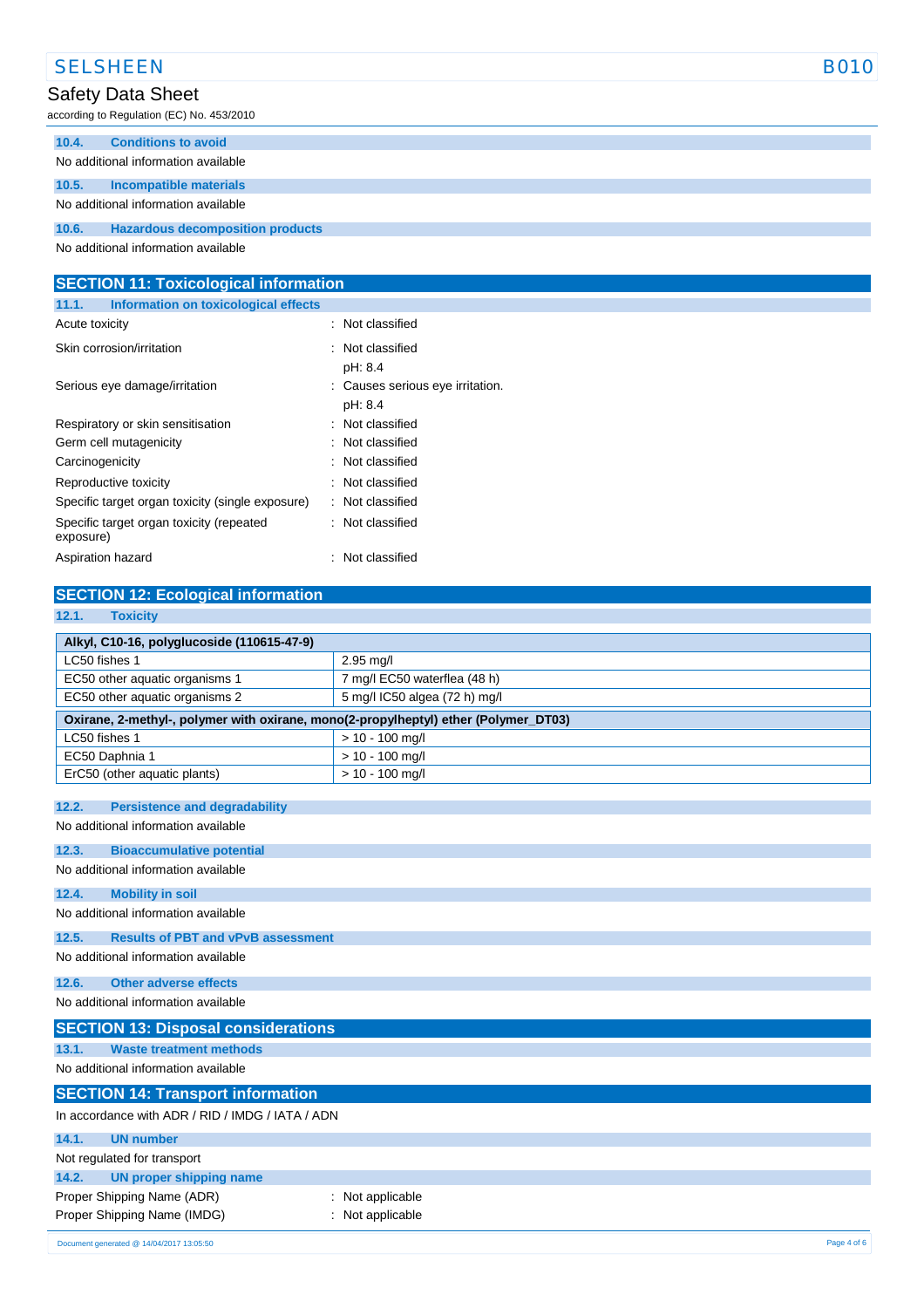| <b>SELSHEEN</b>                                     | <b>B010</b>                                                                                    |  |  |
|-----------------------------------------------------|------------------------------------------------------------------------------------------------|--|--|
| <b>Safety Data Sheet</b>                            |                                                                                                |  |  |
| according to Regulation (EC) No. 453/2010           |                                                                                                |  |  |
| Proper Shipping Name (IATA)                         | : Not applicable                                                                               |  |  |
| 14.3.<br><b>Transport hazard class(es)</b>          |                                                                                                |  |  |
| <b>ADR</b>                                          |                                                                                                |  |  |
| Transport hazard class(es) (ADR)                    | : Not applicable                                                                               |  |  |
| <b>IMDG</b>                                         |                                                                                                |  |  |
| Transport hazard class(es) (IMDG)                   | : Not applicable                                                                               |  |  |
| <b>IATA</b>                                         |                                                                                                |  |  |
| Transport hazard class(es) (IATA)                   | : Not applicable                                                                               |  |  |
|                                                     |                                                                                                |  |  |
| 14.4.<br><b>Packing group</b>                       |                                                                                                |  |  |
| Packing group (ADR)                                 | Not applicable<br>÷                                                                            |  |  |
| Packing group (IMDG)                                | Not applicable                                                                                 |  |  |
| Packing group (IATA)                                | Not applicable                                                                                 |  |  |
| 14.5.<br><b>Environmental hazards</b>               |                                                                                                |  |  |
| Dangerous for the environment                       | $:$ No                                                                                         |  |  |
| Marine pollutant                                    | No<br>÷                                                                                        |  |  |
| Other information                                   | No supplementary information available<br>÷                                                    |  |  |
| 14.6.<br><b>Special precautions for user</b>        |                                                                                                |  |  |
| - Overland transport                                |                                                                                                |  |  |
| No data available                                   |                                                                                                |  |  |
|                                                     |                                                                                                |  |  |
| - Transport by sea<br>No data available             |                                                                                                |  |  |
|                                                     |                                                                                                |  |  |
| - Air transport                                     |                                                                                                |  |  |
| No data available                                   |                                                                                                |  |  |
| 14.7.<br>Not applicable                             | Transport in bulk according to Annex II of MARPOL 73/78 and the IBC Code                       |  |  |
|                                                     |                                                                                                |  |  |
| <b>SECTION 15: Regulatory information</b>           |                                                                                                |  |  |
| 15.1.                                               | Safety, health and environmental regulations/legislation specific for the substance or mixture |  |  |
| 15.1.1.<br><b>EU-Regulations</b>                    |                                                                                                |  |  |
| Contains no substances with Annex XVII restrictions |                                                                                                |  |  |
| Contains no substance on the REACH candidate list   |                                                                                                |  |  |
| Contains no REACH Annex XIV substances              |                                                                                                |  |  |
|                                                     |                                                                                                |  |  |

#### **15.1.2. National regulations**

#### **Germany**

- VwVwS Annex reference : Water hazard class (WGK) 1, slightly hazardous to water (Classification according to VwVwS, Annex 4)
- 12th Ordinance Implementing the Federal Immission Control Act - 12.BImSchV
- : Is not subject of the 12. BlmSchV (Hazardous Incident Ordinance)

#### **15.2. Chemical safety assessment**

No additional information available

### **SECTION 16: Other information**

#### Full text of R-, H- and EUH-phrases:

| Acute Tox. 4 (Oral) | Acute toxicity (oral), Category 4             |
|---------------------|-----------------------------------------------|
| Eve Dam. 1          | Serious eye damage/eye irritation, Category 1 |
| Eve Irrit, 2        | Serious eye damage/eye irritation, Category 2 |
| Skin Irrit. 2       | Skin corrosion/irritation, Category 2         |